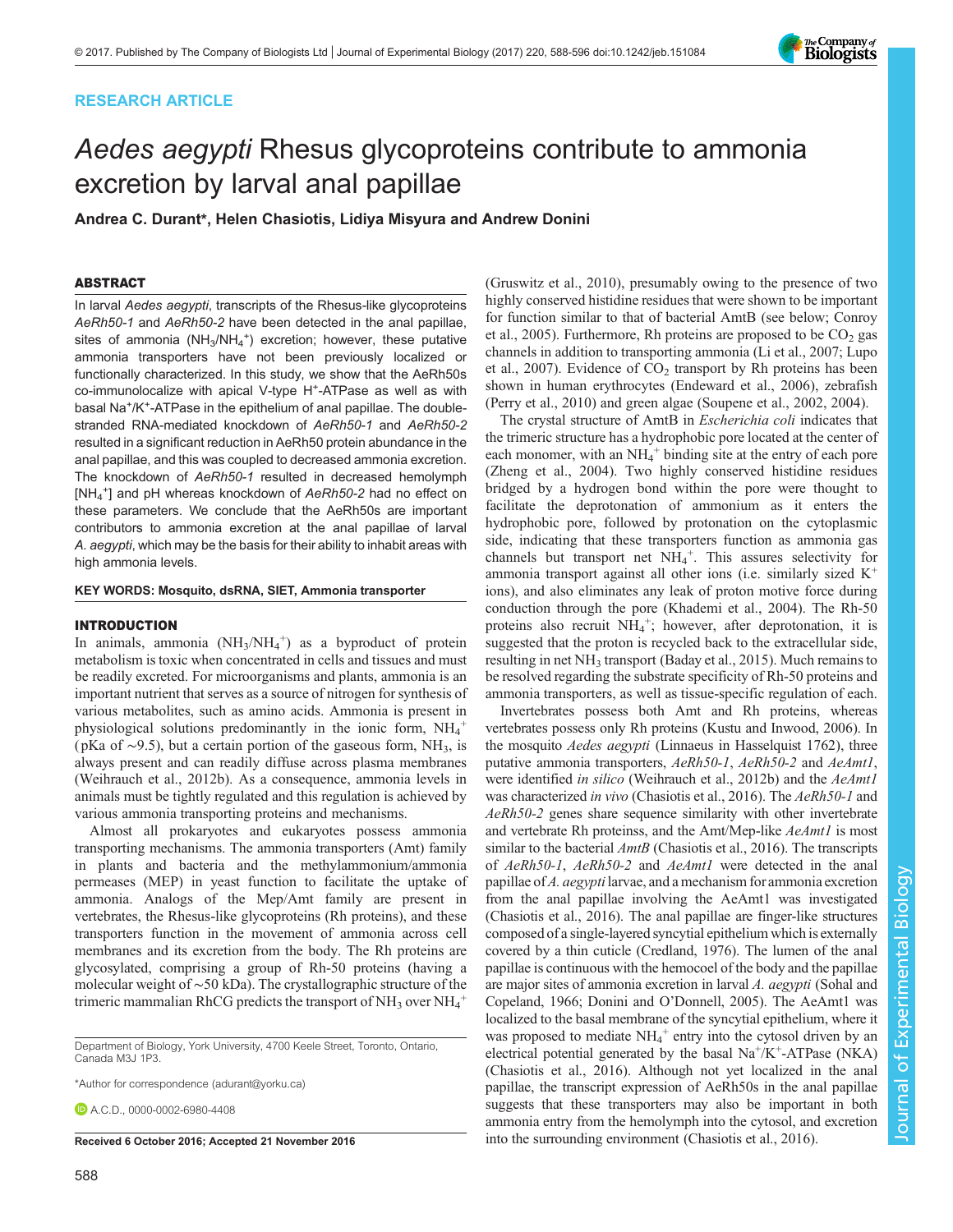An understanding of how the larvae of A. aegypti excrete ammonia is of particular importance in light of the discovery that ammonia-rich septic tanks in the Caribbean serve as a refuge for resting and breeding adult A. *aegypti*, as well as an aquatic habitat for larval development and adult emergence ([Burke et al., 2010\)](#page-7-0). Consequently, the significant number of larval and adult A. aegypti present in septic tanks was thought to explain the persistence of dengue transmission during the dry season ([Burke et al., 2010\)](#page-7-0). In tropical Asia, another aedine species, Aedes albopictus, was found to breed in septic tanks containing raw sewage with free ammonia levels as high as 116 mg l−<sup>1</sup> (∼6 mmol l−<sup>1</sup> ) ([Lam and Dharmaraj,](#page-7-0) [1982](#page-7-0)). Given that the average ammonia levels in partially treated septic tank effluent in the United States were measured between 31 and 65 mg l−<sup>1</sup> ([Canter and Knox, 1985; Cagle and Johnson, 1994\)](#page-7-0), another important consideration is the increase in anthropogenic nitrogen from septic tank effluent in ground water and other freshwater habitats where A. aegypti normally breed. Accumulation of nitrogen in natural waters has previously been documented [\(Drake and Bauder, 2005; Heatwole and McCray, 2007](#page-7-0)), and could have a significant ecological impact on the distribution and habitat availability of A. aegypti, particularly in regions with high septic tank usage.

This study aimed to elucidate the involvement of AeRh50-1 and AeRh50-2 in ammonia excretion by the anal papillae. We hypothesized that at least one, if not both, transporters play an important role in the excretion of ammonia at the anal papillae, and potentially the regulation of ammonia hemolymph levels as was shown for the basally expressed AeAmt1. Double-stranded RNA ( $d$ sRNA)-mediated  $A$ eRh50 knockdown was employed and changes in ammonia efflux at the anal papillae as well as hemolymph ammonia and H<sup>+</sup> levels were examined.

# MATERIALS AND METHODS

### Animals

Larvae of A. *aegypti* (Liverpool) were obtained from a colony reared in the Department of Biology, York University (Toronto, ON, Canada). Larvae were reared in reverse-osmosis (RO) water at room temperature on a 12 h:12 h light:dark cycle. Larvae were fed daily with a solution of liver powder and yeast in water. Rearing water was refreshed every other day. Fourth instar larvae were used 24 h post-feeding for physiological and molecular studies.

### Overview of studies

Using a custom antibody against the A. aegypti Rh proteins, the expression and localization of Rh proteins was examined in the anal papillae. Ammonia hemolymph levels and flux from papillae were measured from larvae in which AeRh50-1 and AeRh50-2 were knocked down with dsRNA, where knockdown was assessed by western blotting.

# Western blotting

Biological samples consisting of pooled anal papillae that were isolated from 30–50 larvae under saline were collected and stored at –80°C until later processing. For examination of AeRh50 expression, samples were thawed on ice and sonicated for  $2 \times 10$  s at 5 W using an XL 2000 Ultrasonic Processor (Qsonica) in a homogenization buffer containing 50 mmol  $1^{-1}$  Tris-HCl, pH 7.5, 150 mmol 1−<sup>1</sup> NaCl, 1% sodium deoxycholate, 1% Triton-X-100, 0.1% SDS, 1 mmol 1−<sup>1</sup> phenylmethylsulfonyl fluoride (PMSF) and 1:200 protease inhibitor cocktail (Sigma-Aldrich). Homogenates were then centrifuged at 10,000  $g$  for 10 min at 4 $\degree$ C, and protein content of the collected supernatants was determined using the

Bradford assay (Sigma-Aldrich) according to the manufacturer's guidelines. Samples were prepared for SDS-PAGE by heating for 5 min at 100 $^{\circ}$ C in a 6× loading buffer containing 360 mmol  $1^{-1}$ Tris-HCl (pH 6.8), 12% (w/v) SDS, 30% glycerol, 600 mmol  $1^{-1}$ DTT and 0.03% (w/v) Bromophenol Blue. Samples were then electrophoretically separated by SDS-PAGE and western blot analysis of AeRh50 was conducted according to procedures outlined by [Chasiotis and Kelly \(2008\)](#page-7-0). A custom-synthesized polyclonal antibody (1:2000 dilution) was raised in rabbit against the epitope HHKDDAYWETPAES corresponding to a 14-amino acid region of AeRh50-1 (GenScript USA, Piscataway, NJ, USA). A cysteine was added to the C-terminal histidine to facilitate conjugation with keyhole limpet hemocyanin (KLH), which is used as a carrier protein. AeRh50-2 contains a similar sequence, HHKDDVCWETPVEL, thus the antibody is expected to detect both AeRh50-1 and AeRh50-2. To confirm the specificity of the antibody for AeRh50s, a comparison blot was also run with the AeRh50 antibody pre-absorbed with 5× molar excess of the immunogenic peptide for 1 h at room temperature prior to applying to blots. After examination of AeRh50 expression, blots were stripped and re-probed with a 1:1000 dilution of rabbit monoclonal anti-GAPDH antibody ( product code 14C10, New England BioLabs, Whitby, ON, Canada) as loading controls. Densitometric analysis of AeRh50 and GAPDH was conducted using ImageJ 1.50i software (National Institutes of Health, Bethesda, MD, USA). AeRh50 abundance was expressed as a normalized value relative to the abundance of GAPDH.

### Immunohistochemistry

Immunolocalization of AeRh50, NKA and V-type H<sup>+</sup>-ATPase (VA) in paraffin-embedded sections of anal papillae that were mounted on slides was conducted according to procedures outlined by [Chasiotis](#page-7-0) [and Kelly \(2008\)](#page-7-0) using a 1:40 dilution of the anti-AeRh50 antibody described above, a 1:10 dilution of a mouse monoclonal anti-α5 antibody for NKA (Douglas Fambrough, Developmental Studies Hybridoma Bank, IA, USA) or a 1:100 dilution of a mouse polyclonal anti-ATP6V0A1 antibody for VA (Abnova, Taipei, Taiwan). A sheep anti-mouse antibody conjugated to Cy2 (Jackson Immunoresearch Laboratories, West Grove, PA, USA) at a dilution of 1:500 was used to visualize both NKA and VA. A goat anti-rabbit antibody conjugated to Alexa Fluor 594 (Jackson Immunoresearch) at a dilution of 1:500 was applied to visualize AeRh50. Comparison control slides were also processed as described above, with the AeRh50 antibody pre-absorbed with  $10\times$  molar excess of the immunogenic peptide for 30 min at room temperature prior to application to the slides with anal papillae sections. Stained sections on slides were preserved using ProLong Gold antifade reagent with DAPI (Life Technologies, Burlington, ON, Canada), and images of sections were captured using an Olympus IX71 inverted fluorescent microscope (Olympus Canada, Richmond Hill, ON, Canada) with CellSense® 1.12 Digital Imaging software (Olympus Canada), and merged using Adobe Photoshop CS6 software (Adobe Systems, Ottawa, ON, Canada).

# dsRNA synthesis, delivery to larvae and reversetranscription PCR (RT-PCR)

dsRNA was prepared according to a previously established protocol [\(Chasiotis et al., 2016\)](#page-7-0). Briefly, RNA was extracted from whole bodies of fourth instar A. aegypti larvae. cDNA was synthesized using the iScript™ cDNA Synthesis Kit (Bio-Rad, Mississauga, ON, Canada) and a fragment each of the AeRh50-1 (989 bp) and  $AeRh50-2$  (947 bp) genes was amplified by RT-PCR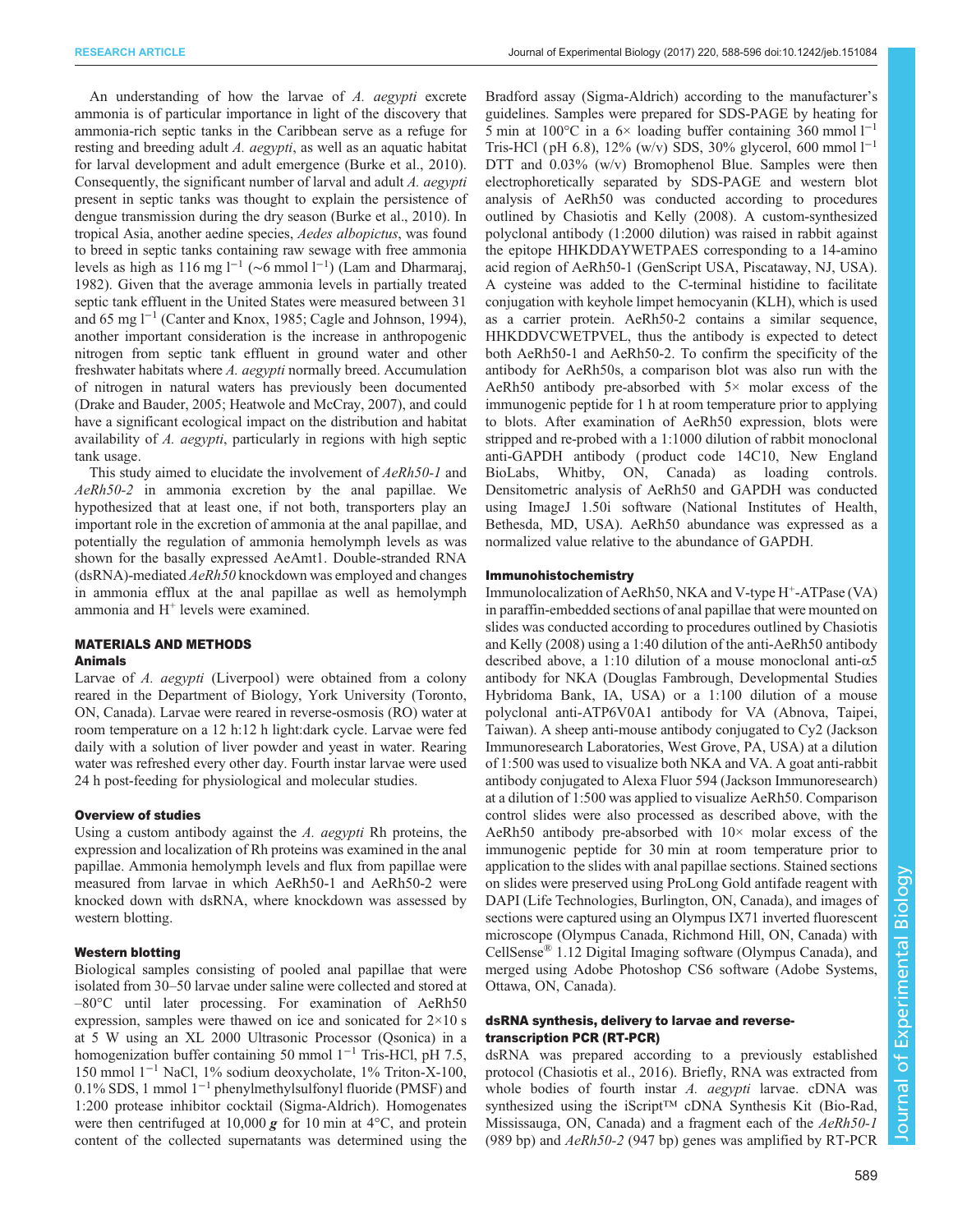using primers (forward 5′ TTCACGGATTACTCAAAGGATC 3′; reverse 5′ CATAGATGGCGGAGAATAGAG 3′ for AeRh50-1; forward 5′ GTCGCTGGATAACCTAATCG 3′; reverse 5′ GCAT-AGTCGGTGATTTCAGG 3′ for AeRh50-2) designed based on GenBank accession numbers AY926463.1 and AY926464.1, respectively. A fragment of  $β$ -lactamase ( $β$ -lac) was also amplified by RT-PCR from a pGEM-T-Easy vector (kind gift from J. P. Paluzzi, York University, Toronto, ON, Canada) using the following primers: forward 5' ATTTCCGTGTCGCCCTTATTC 3'; reverse 5′ CGTTCATCCATAGTTGCCTGAC 3′. PCR products were resolved by gel electrophoresis, extracted from the gel and concentrated using the QIAquick Gel Extraction Kit (Qiagen Sciences, MD, USA). PCR products were then purified using a QIAquick PCR Purification Kit (Qiagen, Toronto, ON, Canada) and used to generate dsRNA by *in vitro* transcription using the Promega T7 RiboMAX Express RNAi Kit (Promega, WI, USA). Delivery of  $AeRh50-1$ ,  $AeRh50-2$  or  $\beta$ -lac dsRNA to larvae was carried out with a modified version of a previously described protocol [\(Chasiotis et al.,](#page-7-0) [2016;](#page-7-0) [Singh et al., 2013\)](#page-8-0). For AeRh50-1 dsRNA treatment, after 6 days post-hatching, unfed (24 h) groups of ∼25–30 larvae (third and fourth instar) were placed in 1.5 ml centrifuge tubes containing 150 µl PCR-grade water with 0.5 µg  $\mu$ l<sup>-1</sup> dsRNA for 2 h, and then transferred into 30 ml RO water. For AeRh50-2 dsRNA treatment, after 2 days post-hatching, unfed (24 h) groups of ∼50 larvae (first and second instar) were placed in 1.5 ml centrifuge tubes containing 150 µl PCR-grade water with 0.5 µg  $\mu$ l<sup>-1</sup> dsRNA for 2 h and then transferred into 30 ml RO water. Normally, first and second instar larvae are exposed to dsRNA as outlined for AeRh50-2; however, knockdown of AeRh50-1 was relatively short-lived, necessitating exposure of larger third and fourth instar larvae and subsequent sampling 3 days after exposure. Ingestion of the dsRNA solution in the 2 h soaking period was previously confirmed [\(Chasiotis et al.,](#page-7-0) [2016;](#page-7-0) [Singh et al., 2013\)](#page-8-0). Rearing water was refreshed every 2 days following dsRNA treatment. Reductions in AeRh50 in anal papillae as a result of dsRNA treatment were examined by western blotting 3 days post AeRh50-1 dsRNA treatment and 6 days post AeRh50-2 dsRNA treatment (see above).

### Scanning ion-selective electrode technique

The scanning ion-selective electrode technique (SIET) system used in this study has been previously described [\(Donini and O](#page-7-0)'Donnell, [2005](#page-7-0); [Nguyen and Donini, 2010;](#page-8-0) [Chasiotis et al., 2016](#page-7-0)).  $NH_4^+$ microelectrodes were made (see below) and calibrated in solutions of 0.1, 1 and 10 mmol 1−<sup>1</sup> NH4Cl. Larvae were mounted in a Petri dish using beeswax, leaving the anal papillae exposed for measurements. Voltage differences over a set distance adjacent to the papillae were recorded in 0.5 mmol  $l^{-1}$  NH<sub>4</sub>Cl. The recording protocol utilized was previously described [\(Chasiotis et al., 2016\)](#page-7-0). Readings were taken along the middle portion to the most distal portion of the anal papillae at five equally spaced target sites. The voltage gradients obtained from the ASET software program were first converted into concentration gradients and the concentration gradients were then used to calculate the flux as outlined previously (see [Chasiotis et al., 2016](#page-7-0)).

# Hemolymph NH4 <sup>+</sup> and pH levels, and larval mortality

Hemolymph droplets were collected from larvae by making a small tear in the cuticle under paraffin oil (Sigma-Aldrich, Oakville, Canada). Levels of  $NH_4^+$  and  $H^+$  in collected droplets were measured using ion-selective microelectrodes as previously described [\(Jonusaite et al., 2011; Chasiotis et al., 2016\)](#page-7-0).  $NH_4^+$ microelectrodes were backfilled with 100 mmol l−<sup>1</sup> NH4Cl and

front-filled with  $NH_4^+$  Ionophore I, Cocktail A.  $NH_4^+$ microelectrodes were calibrated in solutions of 0.1, 1 and 10 mmol  $1^{-1}$  NH<sub>4</sub>Cl. H<sup>+</sup> microelectrodes were backfilled with 100 mmol l−<sup>1</sup> NaCl/100 mmol l−<sup>1</sup> sodium citrate ( pH 6.0) and front-filled with  $H^+$  Ionophore I, Cocktail B.  $H^+$  microelectrodes were calibrated in solutions of 200 mmol  $l^{-1}$  NaCl with 10 mmol l−<sup>1</sup> HEPES at pH 6.0, 7.0 and 8.0. Larval mortality was assessed using the Kaplan–Meier method in Prism® 5.03 (GraphPad Software, La Jolla, CA, USA). This method calculates the proportion of surviving larvae in both groups at any given time point.

# **Statistics**

Data were analyzed using Prism® 5.03 and are expressed as means±s.e.m. One-tailed t-tests were used to determine significance between control and experimental groups for AeRh50 monomer abundance following dsRNA treatment. Two-tailed *t*-tests were used to determine significance between control and experimental groups for all other parameters. For SIET data, a single biological replicate is defined as the average flux of five sites along a single papilla from a single larva. Statistical analysis of survival was calculated using the log-rank Mantel–Cox test.

# RESULTS

# AeRh50 expression and immunolocalization in anal papillae

Western blot analysis of larval anal papillae AeRh50 protein expression revealed a putative monomer at ∼50 kDa ( predicted mass of AeRh50 s is ∼50 kDa) that was not detected when the antibody was pre-absorbed with the immunogenic peptide (Fig. 1). In addition, two non-specific bands between 63 and 75 kDa appeared which remained on blots probed with pre-absorbed antibody. The ∼50 kDa band was used to quantify changes in AeRh50 protein abundance for dsRNA-treatment experiments.

NKA and VA immunoreactivity in anal papillae were used as markers for the basal and apical sides of the epithelium, respectively (see [Patrick et al., 2006](#page-8-0)). In paraffin-embedded sections of anal papillae, AeRh50s were found to co-immunolocalize with NKA on the basal side, as well as with VA on the apical side of the epithelium [\(Fig. 2\)](#page-3-0). In control sections, immunostaining was not detected when probed with AeRh50 antibody that was pre-absorbed with the immunogenic peptide [\(Fig. 2](#page-3-0)O).



Fig. 1. AeRh50 expression in anal papillae of larval Aedes aegypti. Representative western blot of larval anal papillae protein homogenates probed with AeRh50 antisera reveals an AeRh50 monomer at ∼50 kDa (predicted mass 49.7 kDa for AeRh50-1 and 49.9 kDa for AeRh50-2) and two non-specific bands at ∼66 and 70 kDa that were not blocked by antibody preabsorption with the immunogenic peptide.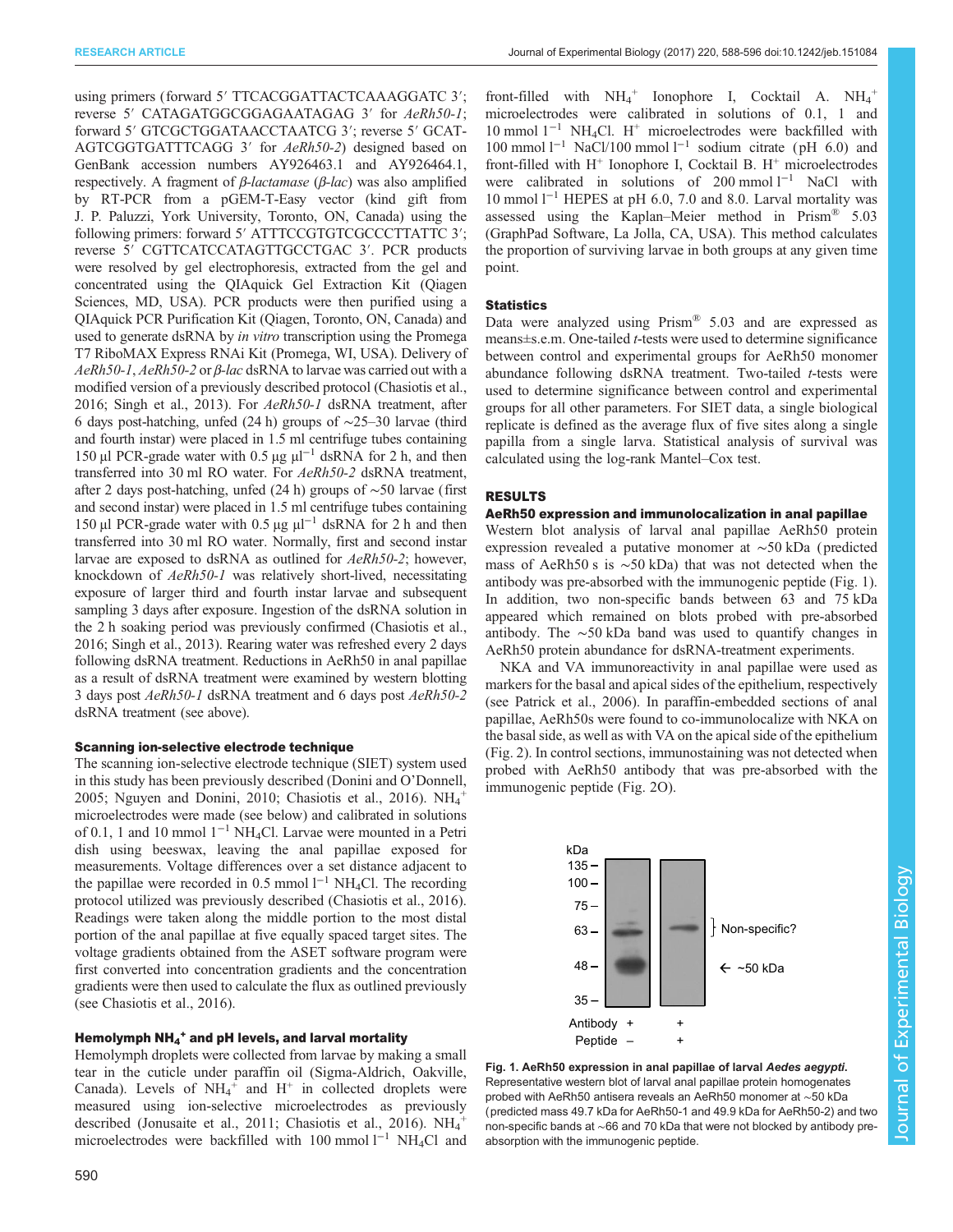<span id="page-3-0"></span>

Fig. 2. Immunolocalization of AeRh50 in anal papillae of larval A. aegypti. Representative paraffin-embedded sections of larval anal papillae that show immunoreactivity for: (A,B,G,H) AeRh50 (red); (C,D) Na+/K+-ATPase (NKA; green); and (I,J) the V<sub>o</sub> subunit of V-type H+-ATPase (VA; green). (E,F) Merged images of A,C and B,D, respectively. (K,L) Merged images of G,I and H,J, respectively. Nuclei were also stained with DAPI (blue). White arrows indicate areas shown at higher magnification in the panel to the immediate right. (M) High-magnification merged image of papillae epithelium showing immunoreactivity for NKA (green) and AeRh50 (red) showing the basal side (double yellow arrows) and the apical side (single yellow arrow). (N) Anal papilla section showing immunoreactivity for AeRh50. (O) A section from the same anal papilla shown in N where the AeRh50 antisera was preabsorbed with immunogenic peptide as a control. Scale bars: (A,C,E,G,I,K,N,O) 20 µm; (B,D,F,H,J,L,M) 10 µm.

# dsRNA knockdown of AeRh50-1 and AeRh50-2 in the anal papillae

Protein homogenates of anal papillae from larvae treated with AeRh50-1 dsRNA showed a significantly decreased abundance (by an apparent  $\sim$ 34%) of the 50 kDa band compared with the *β-lac* control larvae  $(P=0.04;$  [Fig. 3](#page-4-0)A,B) when sampled 3 days post dsRNA treatment.  $NH_4^+$  fluxes from the anal papillae of  $AeRh50-1$ dsRNA-treated larvae at 3 days post-treatment were significantly lower than those recorded from anal papillae of β-lac dsRNA-treated larvae (P=0.04; [Fig. 3](#page-4-0)C). AeRh50-2 dsRNA treatment resulted in a significant decrease (by an apparent ∼32%) of the 50 kDa band 6 days post-treatment compared with the  $\beta$ -lac dsRNA-treated larvae  $(P=0.038;$  [Fig. 4](#page-4-0)A,B). The reduction in protein abundance of the 50 kDa band corresponds with significantly decreased  $NH_4^+$  fluxes from the anal papillae of AeRh50-2 dsRNA-treated larvae  $(P=0.0005;$  [Fig. 4](#page-4-0)C).

Given the effects of AeRh50 knockdown on ammonia excretion by anal papillae, the hemolymph  $NH_4^+$  and  $H^+(pH)$  concentrations of knockdown larvae were measured. At 3 days following AeRh50-  $1$  dsRNA-mediated knockdown, NH<sub>4</sub><sup>+</sup> levels in the hemolymph were significantly reduced compared with the  $\beta$ -lac control larvae  $(P=0.019)$ ; however, no significant change in NH<sub>4</sub><sup>+</sup> hemolymph

levels were seen at 6 days post-treatment with AeRh50-2 dsRNA [\(Fig. 5A](#page-5-0)). The pH of the hemolymph was also significantly reduced at 3 days post AeRh50-1 dsRNA treatment compared with the control group ( $pH=7.93\pm0.020$  for the *β-lac* group and  $pH=7.82$  $\pm 0.015$  for the AeRh50-1 group), but did not significantly differ in larvae at 6 days post-treatment with AeRh50-2 dsRNA (pH=7.84)  $\pm 0.105$  and pH=7.84 $\pm 0.078$  for the *β-lac* and *AeRh50-2* groups, respectively; [Fig. 5B](#page-5-0)). Although there was an apparent decrease in survival of larvae treated with either AeRh50-1- or AeRh50-2 dsRNA, this effect was not significant  $(P=0.14$  and  $P=0.36$ , respectively; [Fig. 6\)](#page-5-0).

# **DISCUSSION**

# **Overview**

The present study demonstrates the localization of the A. aegypti AeRh50s to both the apical and basal membranes of the anal papillae epithelium. Furthermore, through dsRNA-mediated knockdown of AeRh50-1 and AeRh50-2, we provide evidence that the AeRh50s function to facilitate ammonia excretion by the anal papillae of larval mosquitoes. The knockdown of AeRh50-1, verified at the anal papillae (but not at other tissues), results in alterations of hemolymph  $NH_4^+$  and pH.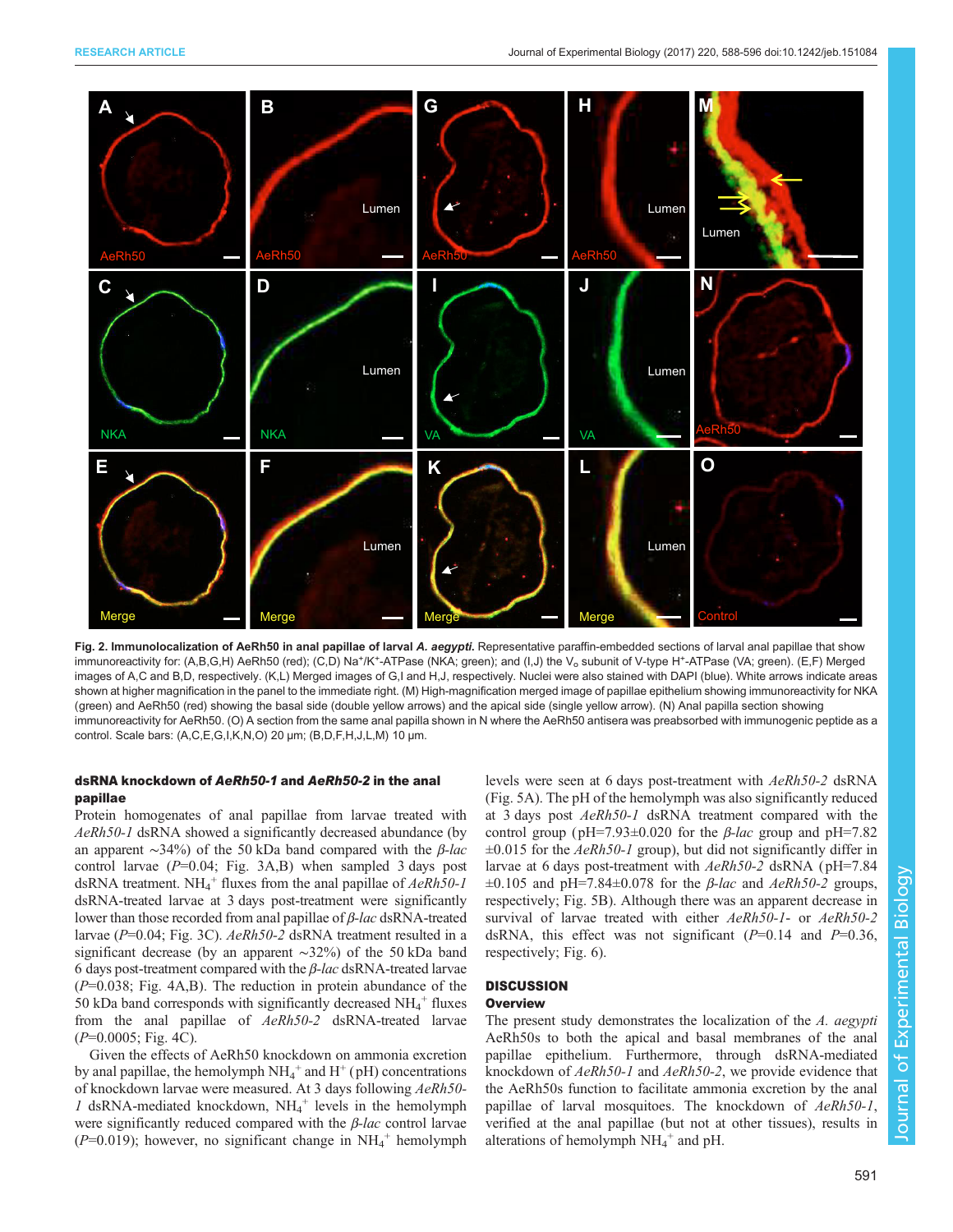<span id="page-4-0"></span>

Fig. 3. Effects of AeRh50-1 dsRNA treatment on AeRh50- 1 abundance and NH<sub>4</sub><sup>+</sup> excretion from the anal papillae of larval A. aegypti. (A) Representative western blot and (B) densitometric analysis of AeRh50-1 monomer in larval anal papillae (N=7), and (C) scanning ion-selective electrode technique (SIET) measurements of  $NH_4^+$  flux across the anal papillae of larvae [N=15 for control  $β$ -lactamase ( $β$ -lac) and N=18 for AeRh50-1] at 3 days following control  $β$ -lac or AeRh50-1 dsRNA treatment. AeRh50-1 monomer abundance was normalized to GAPDH and expressed relative to the *β-lac* group. Data are expressed as means±s.e.m. Asterisks indicates a significant difference (\*P<0.05; two-tailed Student's t-test) from the  $\beta$ -lac group.

# Localization of AeRh50s in epithelium of anal papillae

Despite studies that have measured transcript expression, the localization of invertebrate Rh-50 proteins in epithelia is in its infancy. For example, one of the more completely studied Rh-50 proteins, CeRhr-1 of the nematode, can mediate ammonia transport and is expressed at the transcript level predominantly in the hypodermis, where transcript abundance increases in response to high environmental ammonia (HEA), but has yet to be localized in the hypodermis [\(Adlimoghaddam et al., 2015](#page-7-0); [Ji et al., 2006\)](#page-7-0). Similarly, a freshwater leech Rh protein, NoRhp, was shown to transport ammonia and alter transcript abundance in response to HEA; however, the protein has not been localized in tissues [\(Quijada-Rodriguez et al., 2015\)](#page-8-0). Utilizing the basal and apical membrane markers, NKA and VA, respectively (see [Patrick et al.,](#page-8-0) [2006](#page-8-0)), we can conclude that the mosquito AeRh50s are localized on the apical and basal sides of the anal papillae epithelium; however, it remains unclear whether AeRh50-1 and AeRh50-2 are expressed on opposing membranes (apical versus basal) or within the same membranes (both apical and basal), because the antisera is expected to bind both AeRh50s. There are multiple studies of vertebrate Rh proteins that have localized these proteins to distinct sides of



### Evidence that AeRh50s are involved in ammonia excretion by the anal papillae

Based on the relative transcript abundances of AeRh50-1 and AeRh50-2, whereby AeRh50-1 transcript was 10-fold greater than AeRh50-2 [\(Chasiotis et al., 2016\)](#page-7-0), it was postulated that AeRh50-1 would have a greater function in facilitating ammonia excretion at the anal papillae. Interestingly, dsRNA-mediated knockdown of  $AeRh50-2$  resulted in significantly reduced NH<sub>4</sub><sup>+</sup> efflux by 3.2-fold in comparison to a 1.7-fold reduction as a result of AeRh50-1 dsRNA treatment (Figs 4C and 3C, respectively). The extent of



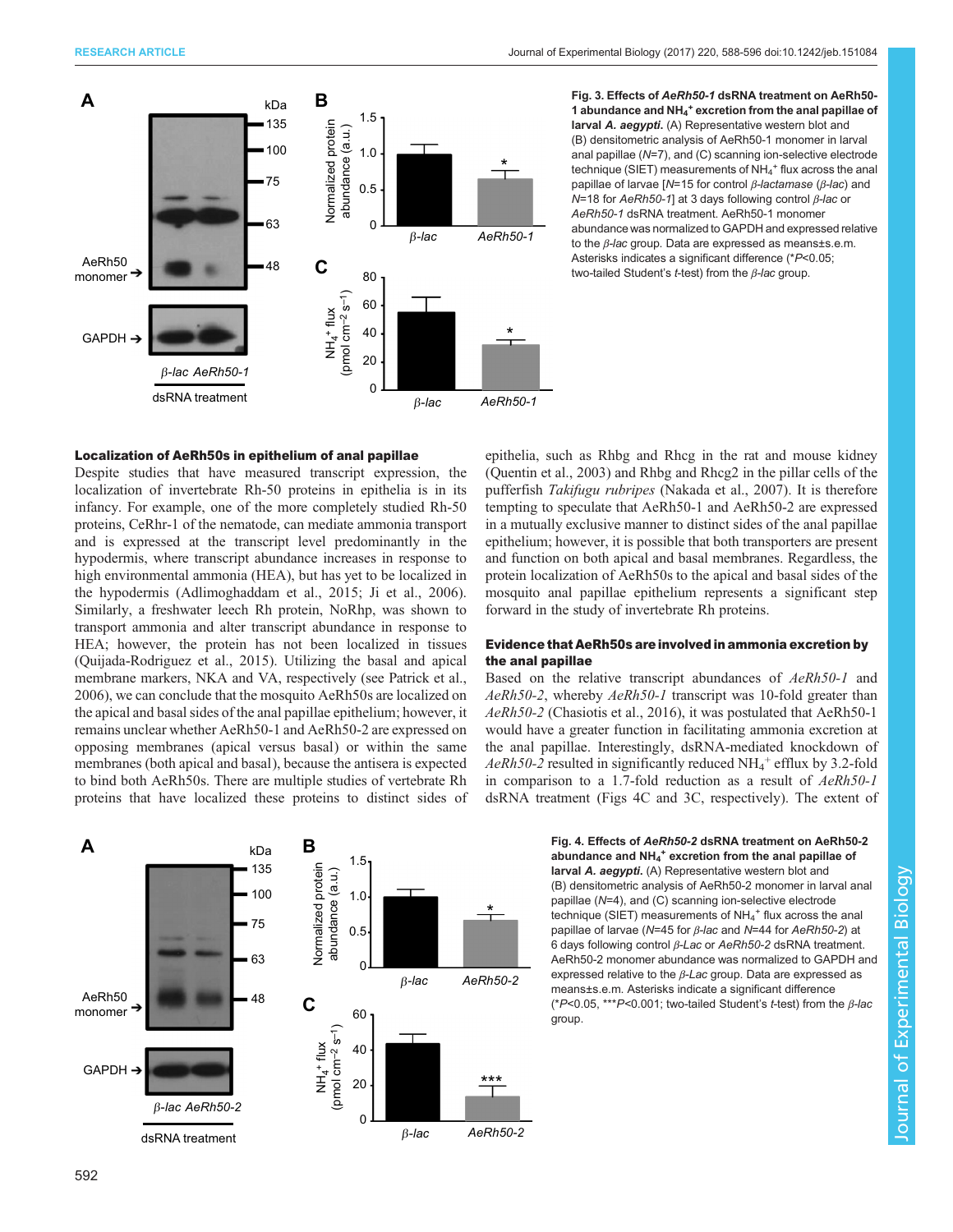<span id="page-5-0"></span>

Fig. 5. Effects of AeRh50-1 and AeRh50-2 dsRNA treatment on hemolymph NH<sub>4</sub><sup>+</sup> levels and hemolymph pH of larval A. aegypti. (A) lon-selective microelectrode measurements of NH<sub>4</sub><sup>+</sup> in larval hemolymph at 3 days post *β-lac* or AeRh50-1 dsRNA treatment and at 6 days post *β-lac* or AeRh50-2 dsRNA treatment (N=40 for β-lac and N=47 for AeRh50-1; N=15 for β-lac and N=15 for AeRh50-2). (B) Ion-selective microelectrode measurements of pH of larval hemolymph at 3 days post β-lac or AeRh50-1 dsRNA treatment and at 6 days post β-lac or AeRh50-2 dsRNA treatment (N=20 for β-lac and N=20 for AeRh50-1; N=13 for β-lac and N=18 for AeRh50-2). Asterisks indicate a significant difference (\*P<0.05, \*\*\*P<0.001; two-tailed Student's t-test) from the β-lac group.

decreased protein abundance by dsRNA treatments appeared similar when considering quantification measurements of the 50 kDa band in western blots (see [Figs 3](#page-4-0)B and [4](#page-4-0)B). This result suggests that, at the very least, both AeRh50s play an equally important role in ammonia excretion by the anal papillae. In fish, there are also multiple Rh protein homologs in the gills that function to facilitate ammonia excretion ([Nawata et al., 2007; Nawata and](#page-7-0) [Wood, 2008](#page-7-0)). The Rhcg isoforms (Rhcg1 and Rhcg2) are more abundant in the gills, kidney and skin, in contrast to Rhbg mRNA, which is widespread throughout the body [\(Hung et al., 2007](#page-7-0);



Fig. 6. Effects of AeRh50-1 and AeRh50-2 dsRNA treatment on mortality of larval A. aegypti. (A) Larval mortality between day 2 and day 6 following treatment with *β-lac* or AeRh50-1 dsRNA (N=3 groups consisting of ~60–90 larvae each, per treatment; P=0.14). (B) Larval mortality between day 2 and day 6 following treatment with  $β$ -lac or AeRh50-2 dsRNA ( $N=3$  groups consisting of ∼60–90 larvae each, per treatment; P=0.35).

[Nawata et al., 2007](#page-7-0)). Although an assessment of relative transcript abundance of AeRh50-1 and AeRh50-2 in other tissues, as well as the specific protein localization of AeRh50-1 and AeRh50-2 of the mosquito is necessary, the expression of the two AeRh50s in the anal papillae is reminiscent of Rhbg and Rhcg in fish.

Many studies have linked Rh protein expression with ammonia excretion in animals. In the euryhaline crab Carcinus maenas, the transcript of only one Rh protein, RhCM, has been detected and is highly expressed in the ammonia-excreting gills (reviewed in [Weihrauch et al., 2009](#page-8-0)). Changes in RhCM expression with increasing salinity corresponded with increased transepithelial conductance of NH4 <sup>+</sup> ([Spaargaren, 1990](#page-8-0); [Weihrauch et al., 2009\)](#page-8-0). In mosquito anal papillae, important ammonia excretory organs, we have now shown the expression of Rh proteins. Furthermore, there are many observations from ammonia-excreting tissues of freshwater animals that demonstrate varying responses between ammonia transporter transcript levels, ammonia excretion rates and external ammonia levels. For example, HEA exposure of the fully aquatic, freshwater-inhabiting African clawed frog caused a decrease in the transcript levels of Rhbg, VA and NKA in the dorsal and ventral skin and reduced the capacity of the skin to excrete ammonia ([Cruz et al., 2013\)](#page-7-0). In contrast, in the freshwater planarian Schmidtea mediterranea, transcript abundance of an Rh-50-like gene putatively involved in ammonia excretion increased in response to feeding, and ammonia excretion rates also increased [\(Weihrauch et al., 2012a](#page-8-0)). In the mangrove killifish, Kryptolebias marmoratus, exposure to HEA resulted in elevated Rhcg2 transcript levels in the gills and elevated Rhcg1 transcript levels in the skin [\(Hung et al., 2007](#page-7-0)). In the marine crab Metacarcinus magister, a single Rh protein, RhMM, is expressed predominantly in the gills and HEA exposure caused a doubling of RhMM expression [\(Martin](#page-7-0) [et al., 2011](#page-7-0)). A decrease in transporter expression with increased environmental ammonia is not intuitive; regardless, as reviewed above, there are multiple examples of this scenario. In the case of larval A. aegypti, a putative decrease in AeRh50s with HEA treatment (see [Weihrauch et al., 2012b](#page-8-0)) in the anal papillae may be explained as a protective mechanism against influx of ammonia through the AeRh50s under HEA conditions because it is believed that Rh-50s transport ammonia bi-directionally based on the gradient of ammonia.

Physiological studies in unicellular green algae [\(Kustu and](#page-7-0) [Inwood, 2006\)](#page-7-0), human erythrocytes ([Endeward et al., 2006\)](#page-7-0) and RhAG expressed in Xenopus oocytes [\(Musa-Aziz et al., 2009\)](#page-7-0)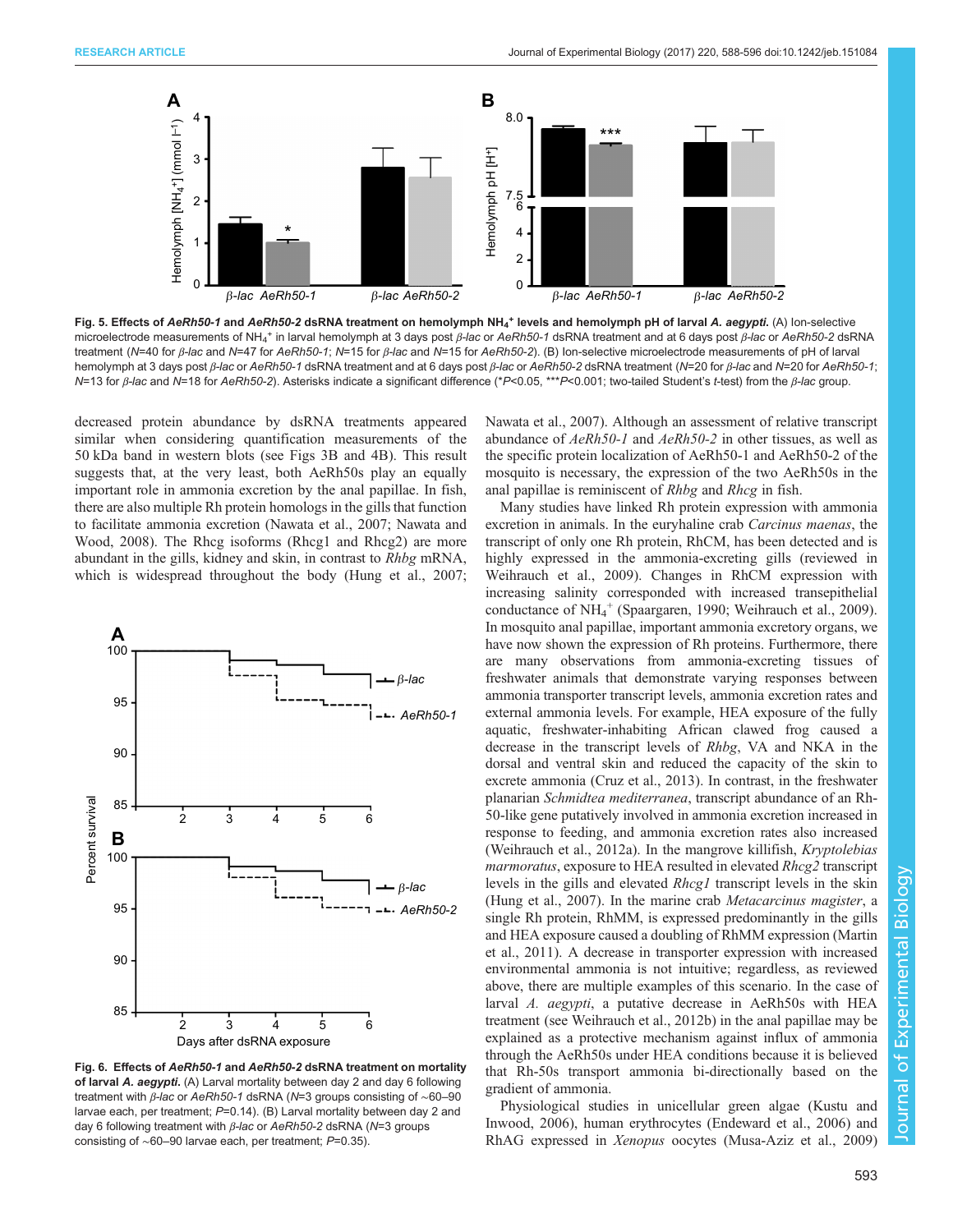<span id="page-6-0"></span>suggest that Rh-50 proteins are gas channels that also conduct  $CO<sub>2</sub>$ . In the present study, AeRh50-1 knockdown larvae exhibited lower NH4 <sup>+</sup> levels and pH in the hemolymph at 3 days following dsRNA treatment ([Fig. 5B](#page-5-0),C). In contrast, knockdown of AeRh50-2 had no effect on hemolymph  $NH_4^+$  or pH (present study) and knockdown of  $A$ e $A$ mtl resulted in an increase in NH<sub>4</sub><sup>+</sup> levels of the hemolymph [\(Chasiotis et al., 2016](#page-7-0)). An increase in  $NH_4^+$  levels of the hemolymph is consistent with a decrease in  $NH_4^+$  excretion at the anal papillae and therefore supports a role of AeAmt1 in  $NH_4^+$ transport. Conversely, a decrease in hemolymph  $NH_4^+$  is counterintuitive to the reduced  $NH_4^+$  excretion from anal papillae of AeRh50-1 knockdown larvae. One possibility for these results is that AeRh50-1 predominantly transports  $CO<sub>2</sub>$  rather than NH<sub>3</sub> and is located on the basal side of the anal papillae epithelium. If this were the case, a reduction in  $CO<sub>2</sub>$  entering the cytosol from the hemolymph would lead to fewer  $H^+$  ions in the cytosol because carbonic anhydrase requires  $CO<sub>2</sub>$  to produce H<sup>+</sup>. This would then lead to a reduction in  $H^+$  excretion through the apical VA, which would limit the ammonia-trapping effect, resulting in a decrease in ammonia excretion at the anal papillae. In fact, application of a carbonic anhydrase inhibitor decreases ammonia excretion at the anal papillae (see [Chasiotis et al., 2016](#page-7-0)). This would also lead to a build-up of  $CO<sub>2</sub>$  in the hemolymph, resulting in hemolymph acidification, which is consistent with the results of the present study [\(Fig. 5B](#page-5-0)). In cephalopods, hemolymph acidification has been linked with increased  $NH_4^+$  excretion as a mechanism to remove some of the excess  $H^+$  in the hemolymph [\(Hu et al., 2014](#page-7-0)). In the AeRh50-1 knockdown larvae, we hypothesize that ammonia excretion at other tissues such as the hindgut and Malpighian tubules is upregulated to compensate for the compromised ammonia excretion at the anal papillae and the acidification of the hemolymph. This compensatory response then leads to the reduced levels of ammonia in the hemolymph. Based on the magnitude of the decrease in ammonia excretion at the anal papillae of AeRh50-2 knockdown larvae with no effect on hemolymph ammonia and pH, we propose that AeRh50-2 is apically expressed and responsible for the bulk of ammonia transport across the apical membrane of the papillae. In this case, knockdown of AeRh50-2 may not significantly impact hemolymph parameters as both  $CO_2$  and  $NH_4^+$  can continue to enter the cytosol of the papillae epithelium (see Fig. 7), although under this scenario the cytosolic levels of ammonia in the epithelium

would likely increase. In addition, other tissues may also be excreting ammonia.

# Multiple mechanisms of ammonia excretion by larval mosquitoes

It is plausible to assume that tissues other than anal papillae, and also other molecular mechanisms facilitating ammonia excretion, are present in A. aegypti, because survival was not significantly affected by individual AeRh50-1 and AeRh50-2 knockdown in the anal papillae. Furthermore, larval survival was not significantly affected by individual knockdown of the basally expressed AeAmt1 in larval A. aegypti [\(Chasiotis et al., 2016\)](#page-7-0). However, it may also be possible that a more potent dsRNA treatment causing a greater reduction in either of the AeRh50 proteins, or AeAmt1, may reveal enhanced mortality. In the case of the anal papillae, the relative contributions of AeAmt1 (see [Chasiotis et al., 2016](#page-7-0)) and the AeRh50s to ammonia excretion remains to be tested. Furthermore, the levels of ammonia in the hemolymph of insects in comparison to other animals demonstrate their increased tolerance to this toxic molecule (see [Weihrauch et al., 2012b\)](#page-8-0). For example, Drosophila melanogaster larvae feed and develop in media containing up to 30 mmol l−<sup>1</sup> ammonia ([Borash et al., 1998](#page-7-0)), and the ammonia hemolymph levels of black flies (5 mmol l<sup>-1</sup>; [Gordon and Bailey,](#page-7-0) [1974\)](#page-7-0), Manduca sexta larvae (0.8 mmol l<sup>-1</sup>; [Weihrauch, 2006\)](#page-8-0) and larval A. aegypti (up to ~1.5 mmol  $1^{-1}$ ; [Chasiotis et al., 2016\)](#page-7-0) are much higher than those of aquatic crabs [\(Weihrauch et al., 1999\)](#page-8-0) and mammals [\(Cooper and Plum, 1987\)](#page-7-0), where levels are no greater than 400 μmol l−<sup>1</sup> (see [Weihrauch et al., 2004\)](#page-8-0). Environmental ammonia levels as low as 19 μmol  $l^{-1}$  NH<sub>3</sub> are lethal to crustaceans [\(Ostrensky et al., 1992](#page-8-0)), but remarkably, A. aegypti larvae exposed to 1 mmol l−<sup>1</sup> NH4Cl for 3 days not only survive, but also quickly adjust to the HEA conditions by increasing  $NH_4^+$  and  $H^+$  excretion from the anal papillae [\(Weihrauch et al., 2012b\)](#page-8-0). Therefore, it is not surprising that individual AeRh50-1, AeRh50-2 and AeAmt1 knockdown in anal papillae did not significantly affect larval survival (present study; [Chasiotis et al., 2016\)](#page-7-0).

### Model of ammonia excretion by anal papillae

Recently, studies in mammals and fish have implicated Rh proteins in the recruitment of  $NH_4^+$  as a substrate for net  $NH_3$  transport [\(Nawata et al., 2010](#page-7-0); [Baday et al., 2015](#page-7-0)). Together with the results

> Fig. 7. Model of ammonia excretion mechanism in the anal papilla syncytial epithelium of the larval A. aegypti mosquito (adapted from [Chasiotis et al.,](#page-7-0) [2016](#page-7-0)). Basally expressed NKA and apically expressed VA provide a cytosolic negative voltage potential that could serve to drive  $NH_4^+$  from the hemolymph to the cytosol through AeAmt1 (Amt). NH<sub>4</sub><sup>+</sup> may also substitute for K<sup>+</sup> and enter directly through NKA.  $NH_4^+$ /  $NH<sub>3</sub>$  are also recruited by a basal AeRh50 (Rh) with NH<sub>3</sub> entering the cytosol. On the basal side, AeRh50 (Rh) may also transport  $CO<sub>2</sub>$  to the cytosol. On the apical side,  $NH_4^+$  in the cytosol may exit to the surrounding environment through apical AeRh50s (Rh), or through NHE3 in exchange for a cation (e.g. Na+). An apical AeRh50 transporter may also facilitate  $NH<sub>3</sub>$  exit from the cytosol with the aid of an ammoniatrapping mechanism whereby apical VA acidifies the papilla boundary layer. NHE3 may also contribute to the acidification of the boundary layer by transporting  $H^+$  into the water. A basal AeRh50 can supply a cytoplasmic carbonic anhydrase (CA) with  $CO<sub>2</sub>$ , and in turn, the CA can supply  $H^+$  to the VA, as well as contribute to the cytosolic negative potential.

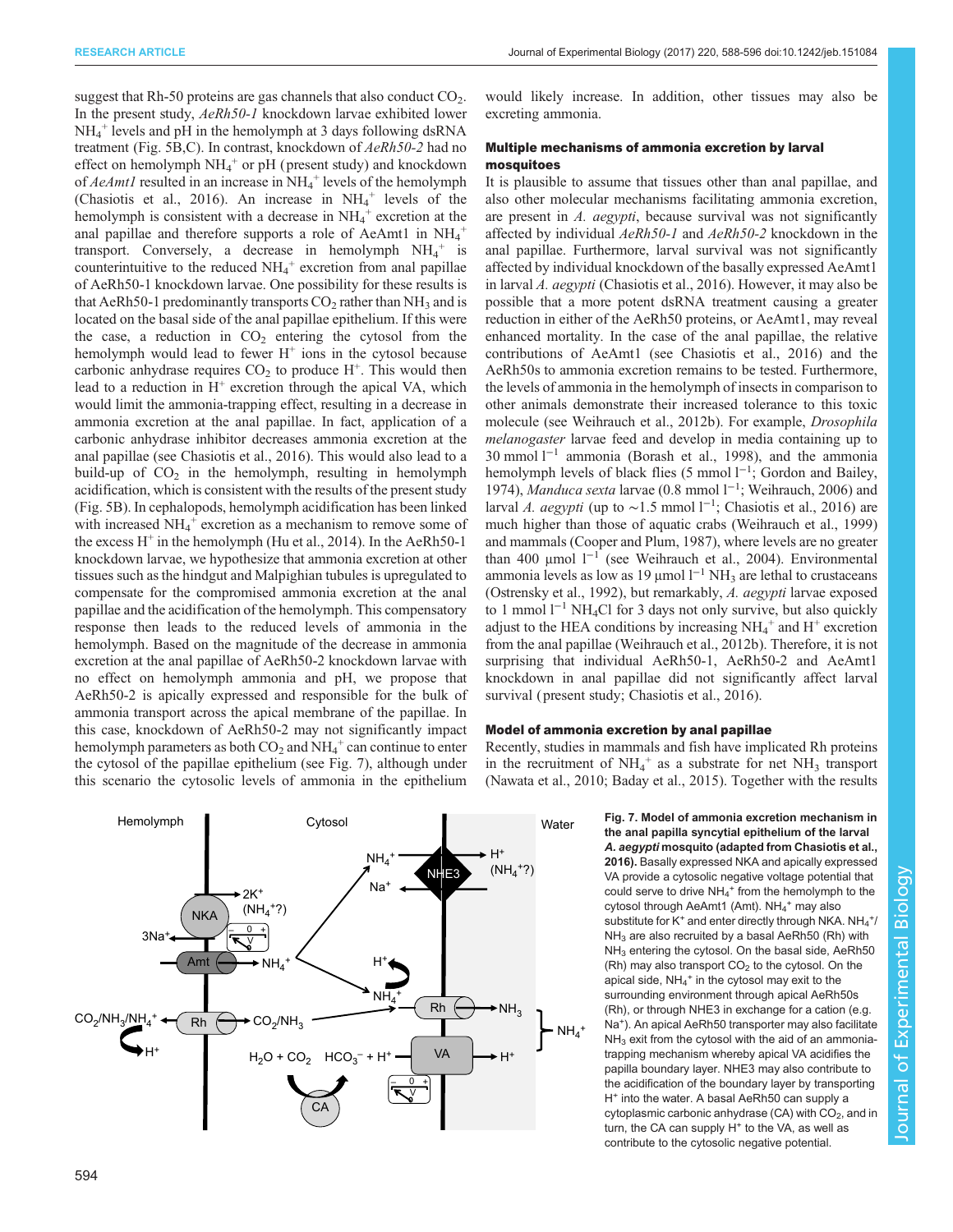<span id="page-7-0"></span>of this study, we refine a working model of ammonia excretion by anal papillae (see [Fig. 7\)](#page-6-0) of larval A. aegypti which was first proposed in a previous study focused on AeAmt1 (Chasiotis et al., 2016). Basally expressed AeRh50s allow for  $NH_3$  and/or potentially  $CO<sub>2</sub>$  (see Kustu and Inwood, 2006; Huang, 2008) to be transported from the hemolymph into the cytosol in addition to the AeAmt1 transport of  $NH_4^+$ . A cytosolic negative electrical potential is generated by the action of basal NKA and apical VA, which further facilitates  $NH_4$ <sup>+</sup> entry from the hemolymph. NHE3 is implicated in NH4 <sup>+</sup> transport across the apical side to the water. Apical AeRh50s likely facilitate ammonia excretion in conjunction with the activity of apical VA by ammonia trapping, whereby VA creates an acidified boundary layer at the apical membrane aided by cytosolic carbonic anhydrase ([Weihrauch et al., 2009](#page-8-0); [Wright and Wood, 2009\)](#page-8-0).  $NH<sub>3</sub>$ is effectively 'trapped' in the form of  $NH_4^+$  by binding to  $H^+$ , thereby sustaining a  $NH_3$  gradient that favors  $NH_3$  excretion into the water. These studies highlight the multiple pathways for ammonia excretion present in the anal papillae, which could explain how larval A. aegypti inhabit septic tanks that are high in ammonia.

### Acknowledgements

The authors thank Jean-Paul Paluzzi for providing the B-lactamase product used in our dsRNA studies. We would also like to thank Dirk Weihrauch for his constructive comments.

### Competing interests

The authors declare no competing or financial interests.

### Author contributions

Conceptualization: A.D., A.C.D., H.C.; Methodology: A.D., H.C.; Formal analysis and investigation: A.C.D., A.D., H.C., L.M.; Writing - original draft preparation: A.C.D; Writing - review and editing: A.D., A.C.D.; Visualization: A.C.D., A.D., H.C., L.M.; Funding acquisition: A.D.; Resources: A.D.; Supervision: A.D.

### Funding

This work was supported by the Natural Sciences and Engineering Research Council of Canada (NSERC) Discovery Grant to A.D. and an Ontario Ministry of Research and Innovation Early Researcher Award to A.D.

### References

- [Adlimoghaddam, A., Boeckstaens, M., Marini, A.-M., Treberg, J. R., Brassinga,](http://dx.doi.org/10.1242/jeb.111856) A.-K. C. and Weihrauch, D. [\(2015\). Ammonia excretion in](http://dx.doi.org/10.1242/jeb.111856) Caenorhabditis elegans[: mechanism and evidence of ammonia transport of the Rhesus protein](http://dx.doi.org/10.1242/jeb.111856) CeRhr-1. [J. Exp. Biol.](http://dx.doi.org/10.1242/jeb.111856) 218, 675-683.
- Baday, S., Orabi, E. A., Wang, S., Lamoureux, G. and Bernèche, S. (2015). Mechanism of NH<sub>4</sub><sup>[+](http://dx.doi.org/10.1016/j.str.2015.06.010)</sup> recruitment and NH<sub>3</sub> [transport in Rh proteins.](http://dx.doi.org/10.1016/j.str.2015.06.010) Structure 23, [1550-1557.](http://dx.doi.org/10.1016/j.str.2015.06.010)
- [Borash, D. J., Gibbs, A. G., Joshi, A. and Mueller, L. D.](http://dx.doi.org/10.1086/286108) (1998). A genetic [polymorphism maintained by natural selection in a temporally varying](http://dx.doi.org/10.1086/286108) [environment.](http://dx.doi.org/10.1086/286108) Amer. Nat. 151, 148-156.
- [Burke, R., Barrera, R., Lewis, M., Kluchinsky, T. and Claborn, D.](http://dx.doi.org/10.1111/j.1365-2915.2010.00864.x) (2010). Septic [tanks as larval habitats for the mosquitoes](http://dx.doi.org/10.1111/j.1365-2915.2010.00864.x) Aedes aegypti and Culex quinquefasciatus [in Playa-Playita, Puerto Rico.](http://dx.doi.org/10.1111/j.1365-2915.2010.00864.x) Med. Vet. Entomol. 24, 117-123.
- Cagle, W. A. and Johnson, L. A. (1994). Onsite intermittent sand filter systems. A regulatory approach to their study in Placer County, California. In Proceedings of the 7th National Symposium on Individual and Small Community Sewage Systems, pp. 283-291. St Joseph, MI: ASAE.
- Canter, L. W. and Knox, R. C. (1985). Septic Tank System Effects on Ground Water Quality. Chelsea, MI: Lewis Publishers.
- Chasiotis, H. and Kelly, S. P. [\(2008\). Occludin immunolocalization and protein](http://dx.doi.org/10.1242/jeb.014894) [expression in goldfish.](http://dx.doi.org/10.1242/jeb.014894) J. Exp. Biol. 211, 1524-1534.
- [Chasiotis, H., Ionescu, A., Misyura, L., Bui, P., Fazio, K., Wang, J., Patrick, M.,](http://dx.doi.org/10.1242/jeb.134494) Weihrauch, D. and Donini, A. [\(2016\). An animal homolog of plant Mep/Amt](http://dx.doi.org/10.1242/jeb.134494) [transporters promotes ammonia excretion by the anal papillae of the disease](http://dx.doi.org/10.1242/jeb.134494) [vector mosquito](http://dx.doi.org/10.1242/jeb.134494) Aedes aegypti. J. Exp. Biol. 219, 1346-1355.
- [Conroy, M. J., Bullough, P. A., Merrick, M. and Avent, N. D.](http://dx.doi.org/10.1111/j.1365-2141.2005.05786.x) (2005). Modelling the [human rhesus proteins: implications for structure and function.](http://dx.doi.org/10.1111/j.1365-2141.2005.05786.x) Br. J. Haematol. 131[, 543-551.](http://dx.doi.org/10.1111/j.1365-2141.2005.05786.x)
- Cooper, A. J. L. and Plum, F. (1987). Biochemistry and physiology of brain ammonia. Physiol. Rev. 67, 440-519.
- Credland, P. F. [\(1976\). A structural study of the anal papillae of the midge](http://dx.doi.org/10.1007/BF00225917) Chironomus riparius [Meigen \(Diptera: Chironomidae\).](http://dx.doi.org/10.1007/BF00225917) Cell Tissue Res. 166, [531-540.](http://dx.doi.org/10.1007/BF00225917)
- [Cruz, M. J., Sourial, M. M., Treberg, J. R., Fehsenfeld, S., Adlimoghaddam, A.](http://dx.doi.org/10.1016/j.aquatox.2013.03.002) and Weihrauch, D. [\(2013\). Cutaneous nitrogen excretion in the African clawed](http://dx.doi.org/10.1016/j.aquatox.2013.03.002) frog Xenopus laevis[: effects of high environmental ammonia \(HEA\).](http://dx.doi.org/10.1016/j.aquatox.2013.03.002) Aquat. Toxicol. [136-137](http://dx.doi.org/10.1016/j.aquatox.2013.03.002), 1-12.
- Donini, A. and O'Donnell, M. J. [\(2005\).](http://dx.doi.org/10.1242/jeb.01422) [Analysis](http://dx.doi.org/10.1242/jeb.01422) [of](http://dx.doi.org/10.1242/jeb.01422) [Na](http://dx.doi.org/10.1242/jeb.01422)<sup>+</sup>[,](http://dx.doi.org/10.1242/jeb.01422) [Cl](http://dx.doi.org/10.1242/jeb.01422)<sup>−</sup>, K<sup>[+](http://dx.doi.org/10.1242/jeb.01422)</sup>, H<sup>+</sup> and NH<sub>4</sub><sup>+</sup> [concentration gradients adjacent to the surface of anal papillae of the mosquito](http://dx.doi.org/10.1242/jeb.01422) Aedes aegypti[: application of self-referencing ion-selective microelectrodes](http://dx.doi.org/10.1242/jeb.01422). [J. Exp. Biol.](http://dx.doi.org/10.1242/jeb.01422) 208, 603-610.
- [Drake, V. M. and Bauder, J. W.](http://dx.doi.org/10.1111/j.1745-6592.2005.0017.x) (2005). Ground water nitrate–nitrogen trends in [relation to urban development, Helena, Montana, 1971](http://dx.doi.org/10.1111/j.1745-6592.2005.0017.x)–2003. Ground Water Monit. R. 25[, 118-130.](http://dx.doi.org/10.1111/j.1745-6592.2005.0017.x)
- [Endeward, V., Cartron, J.-P., Ripoche, G. and Gros, G.](http://dx.doi.org/10.1016/j.tracli.2006.02.007) (2006). Red cell membrane CO<sub>2</sub> [permeability in normal human blood and in blood deficient in](http://dx.doi.org/10.1016/j.tracli.2006.02.007) [various blood groups, and effect of DIDS.](http://dx.doi.org/10.1016/j.tracli.2006.02.007) Transfus. Clin. Biol. 13, 123-127.
- Gordon, R. and Bailey, C. H. [\(1974\). Free amino acid composition of the](http://dx.doi.org/10.1007/BF01938349) [hemolymph of the larval blackfly](http://dx.doi.org/10.1007/BF01938349) Simulium venustum (Diptera: Simuliidae). Cell. [Mol. Life Sci.](http://dx.doi.org/10.1007/BF01938349) 30, 902-903.
- [Gruswitz, F., Chaudhary, S., Ho, J. D., Schlessinger, A., Pezeshki, B., Ho, C.-M.,](http://dx.doi.org/10.1073/pnas.1003587107) [Sali, A., Westhoff, C. M. and Stroud, R. M.](http://dx.doi.org/10.1073/pnas.1003587107) (2010). Function of human Rh based [on structure of RhCG at 2.1 Å.](http://dx.doi.org/10.1073/pnas.1003587107) Proc. Nat. Acad. Sci. USA 107, 9638-9643.
- Heatwole, K. K. and McCray, J. E. [\(2007\). Modeling potential vadose-zone](http://dx.doi.org/10.1016/j.jconhyd.2006.08.012) [transport of nitrogen from onsite wastewater systems at the development scale.](http://dx.doi.org/10.1016/j.jconhyd.2006.08.012) [J. Contam. Hydrol.](http://dx.doi.org/10.1016/j.jconhyd.2006.08.012) 91, 184-201.
- [Hu, M. Y., Guh, Y.-J., Stumpp, M., Lee, J.-R., Chen, R.-D., Sung, P.-H., Chen, Y.-](http://dx.doi.org/10.1186/s12983-014-0055-z) [C., Hwang, P.-P. and Tseng, Y.-C.](http://dx.doi.org/10.1186/s12983-014-0055-z) (2014). Branchial NH<sub>4</sub><sup>+</sup>-dependent acid-base [transport mechanisms and energy metabolism of squid \(](http://dx.doi.org/10.1186/s12983-014-0055-z)Sepioteuthis lessoniana) [affected by seawater acidification.](http://dx.doi.org/10.1186/s12983-014-0055-z) Front. Zool. 11, 55.
- Huang, C. H. (2008). Molecular origin and variability of the Rh gene family: an overview of evolution, genetics and function. Haematologica 2, 149-157.
- [Hung, C. Y. C., Tsui, K. N. T., Wilson, J. M., Nawata, M., Wood, C. M. and Wright,](http://dx.doi.org/10.1242/jeb.002568) P. A. [\(2007\). Molecular cloning, characterization and tissue distribution of the](http://dx.doi.org/10.1242/jeb.002568) [Rhesus glycoproteins Rhbg, Rhcg1 and Rhcg2 in the mangrove killifish](http://dx.doi.org/10.1242/jeb.002568) Rivulus marmoratus [exposed to elevated environmental ammonia levels.](http://dx.doi.org/10.1242/jeb.002568) J. Exp. Biol. 210[, 2419-2429.](http://dx.doi.org/10.1242/jeb.002568)
- [Ji, Q., Hashmi, S., Liu, Z., Zhang, J., Chen, Y. and Huang, C.-H.](http://dx.doi.org/10.1073/pnas.0600901103) (2006). CeRh1 [\(rhr-1\) is a dominant Rhesus gene essential for embryonic development and](http://dx.doi.org/10.1073/pnas.0600901103) hypodermal function in Caenorhabditis elegans. [Proc. Natl. Acad. Sci. USA](http://dx.doi.org/10.1073/pnas.0600901103) 103, [5881-5886.](http://dx.doi.org/10.1073/pnas.0600901103)
- [Jonusaite, S., Kelly, S. P. and Donini, A.](http://dx.doi.org/10.1007/s00360-010-0526-2) (2011). The physiological response of larval Chironomus riparius [\(Meigen\) to abrupt brackish water exposure.](http://dx.doi.org/10.1007/s00360-010-0526-2) J. Comp. Physiol. B 181[, 343-352.](http://dx.doi.org/10.1007/s00360-010-0526-2)
- Khademi, S., O'[Connell, J., III, Remis, J., Robles-Colmenares, Y., Miercke,](http://dx.doi.org/10.1126/science.1101952) L. J. W. and Stroud, R. M. [\(2004\). Mechanism of ammonia transport by Amt/MEP/](http://dx.doi.org/10.1126/science.1101952) [Rh: Structure of AmtB at 1.35 Å.](http://dx.doi.org/10.1126/science.1101952) Science 305, 1587-1594.
- Kustu, S. and Inwood, W. (2006). Biological gas channels for  $NH<sub>3</sub>$  and CO<sub>2</sub>: evidence that Rh (Rhesus) proteins are  $CO<sub>2</sub>$  channels. [Transfus. Clin. Biol.](http://dx.doi.org/10.1016/j.tracli.2006.03.001) 13, [103-110.](http://dx.doi.org/10.1016/j.tracli.2006.03.001)
- Lam, W. K. and Dharmaraj, D. (1982). A survey on mosquitoes breeding in septic tanks in several residential areas around Ipoh municipality. Med. J. Malaysia 37, 114-123.
- [Li, X., Jayachandran, S., Nguyen, H.-H. T. and Chan, M. K.](http://dx.doi.org/10.1073/pnas.0709710104) (2007). Structure of the Nitrosomonas europaea Rh protein. [Proc. Natl. Acad. Sci. USA](http://dx.doi.org/10.1073/pnas.0709710104) 104, [19279-19284.](http://dx.doi.org/10.1073/pnas.0709710104)
- [Lupo, D., Li, X.-D., Durand, A., Tomizaki, T., Cherif-Zahar, B., Matassi, G.,](http://dx.doi.org/10.1073/pnas.0706563104) Merrick, M. and Winkler, F. K. [\(2007\). The 1.3-A resolution structure of](http://dx.doi.org/10.1073/pnas.0706563104) Nitrosomonas europaea Rh50 and mechanistic implications for  $NH<sub>3</sub>$  [transport by](http://dx.doi.org/10.1073/pnas.0706563104) Rhesus family proteins. [Proc. Natl. Acad. Sci. USA](http://dx.doi.org/10.1073/pnas.0706563104) 104, 19303-19308.
- [Martin, M., Fehsenfeld, S., Sourial, M. M. and Weihrauch, D.](http://dx.doi.org/10.1016/j.cbpa.2011.06.012) (2011). Effects of [high environmental ammonia on branchial ammonia excretion rates and tissue](http://dx.doi.org/10.1016/j.cbpa.2011.06.012) [Rh-protein mRNA expression levels in seawater acclimated Dungeness crab](http://dx.doi.org/10.1016/j.cbpa.2011.06.012) Metacarcinus magister. [Comp. Biochem. Physiol. A Mol. Integr. Physiol.](http://dx.doi.org/10.1016/j.cbpa.2011.06.012) 160, [267-277.](http://dx.doi.org/10.1016/j.cbpa.2011.06.012)
- [Musa-Aziz, R., Chen, L.-M., Pelletier, M. F. and Boron, W. F.](http://dx.doi.org/10.1073/pnas.0813231106) (2009). Relative  $CO_2/$  $CO_2/$ NH<sub>3</sub> [selectivities of AQP1, AQP4, AQP5, AmtB, and RhAG.](http://dx.doi.org/10.1073/pnas.0813231106) Proc. Natl. Acad. Sci. USA 106[, 5406-5411.](http://dx.doi.org/10.1073/pnas.0813231106)
- [Nakada, T., Westoff, C. M., Kato, A. and Hirose, S.](http://dx.doi.org/10.1096/fj.06-6834com) (2007). Ammonia secretion [from fish gill depends on a set of Rh glycoproteins.](http://dx.doi.org/10.1096/fj.06-6834com) FASEB J. 21, 1067-1074.
- [Nawata, C. M. and Wood, C. M.](http://dx.doi.org/10.1242/jeb.020396) (2008). The effects of  $CO<sub>2</sub>$  [and external buffering on](http://dx.doi.org/10.1242/jeb.020396) [ammonia excretion and Rhesus glycoprotein mRNA expression in rainbow trout](http://dx.doi.org/10.1242/jeb.020396). J. Exp. Biol. 211[, 3226-3236.](http://dx.doi.org/10.1242/jeb.020396)
- [Nawata, C. M., Hung, C. C. Y., Tsui, T. K. N., Wilson, J. M., Wright, P. A. and](http://dx.doi.org/10.1152/physiolgenomics.00061.2007) Wood, C. M. [\(2007\). Ammonia excretion in rainbow trout \(](http://dx.doi.org/10.1152/physiolgenomics.00061.2007)Oncorhynchus mykiss): evidence for Rh glycoprotein and H<sup>+</sup>-ATPase involvement. Physiol. Genomics 31, [463-474.](http://dx.doi.org/10.1152/physiolgenomics.00061.2007)
- [Nawata, C. M., Wood, C. M. and O](http://dx.doi.org/10.1242/jeb.038752)'Donnell, M. J. (2010). Functional [characterization of Rhesus glycoproteins from an ammoniotelic teleost, the](http://dx.doi.org/10.1242/jeb.038752)